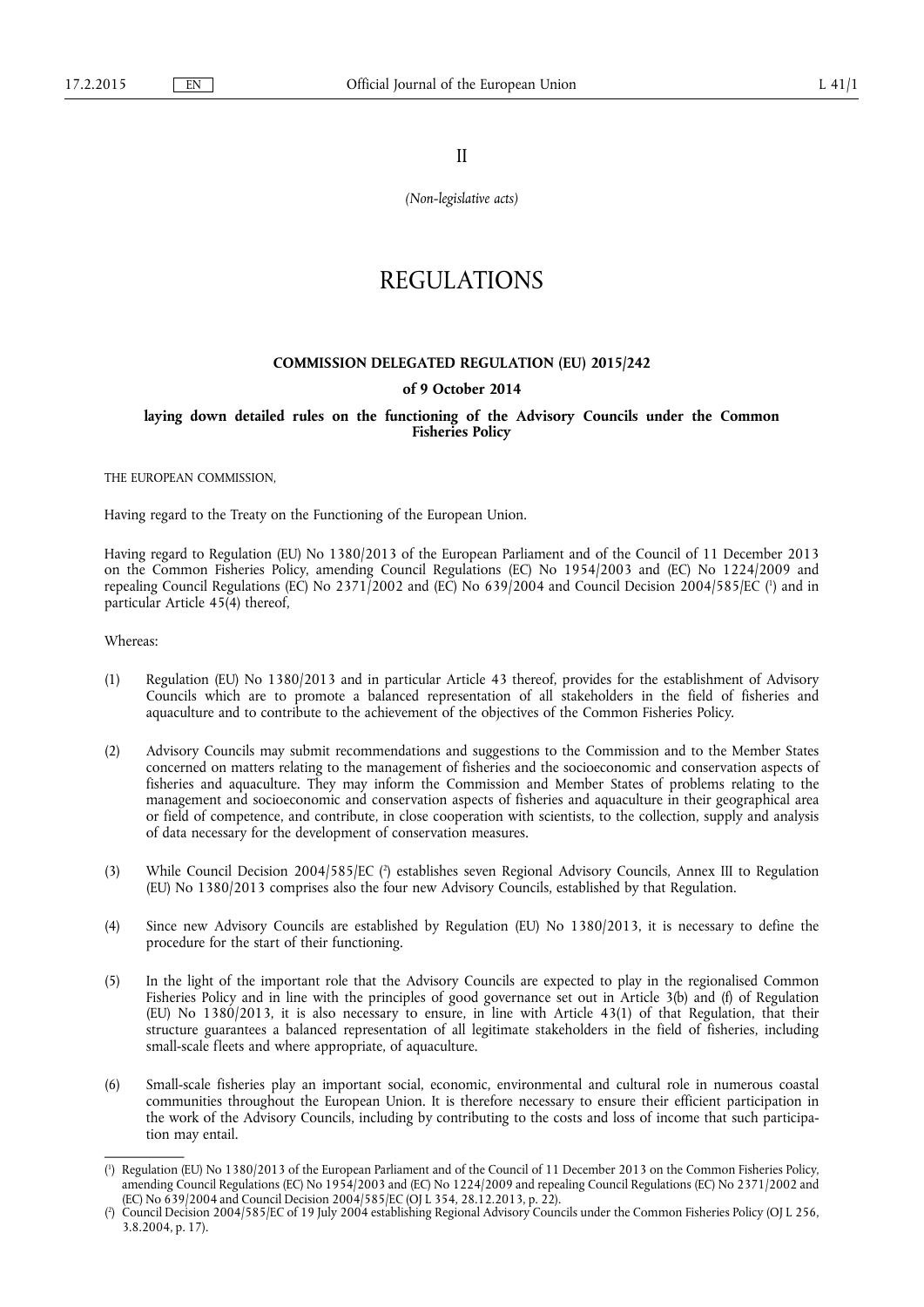(7) In order to ensure effective functioning and collaboration with stakeholders from third countries, Advisory Councils shall be able to adapt their working methods and reimburse their expenses on case-by case basis,

HAS ADOPTED THIS REGULATION:

# *Article 1*

#### **Scope**

This Regulation lays down detailed rules on the functioning of Advisory Councils as referred to in Article 43 of Regulation (EU) No 1380/2013.

## *Article 2*

#### **Definitions**

For the purposes of this Regulation the following definitions shall apply:

- 1. 'Member State concerned' means a Member State having a direct management interest in the sense of Article 4(1)(22) of Regulation (EU) No 1380/2013 in the area of competence of an Advisory Council as defined in Article 1 of Annex III to Regulation (EU) No 1380/2013. For the Advisory Council for aquaculture and Advisory Council for markets 'Member State concerned' shall mean all Member States of the Union.
- 2. 'Sector organisations' means organisations representing the fishermen and, for the aquaculture Advisory Council, aquaculture operators and representatives of the processing and marketing sectors.
- 3. 'Other interest groups' means representatives of groups affected by the Common Fisheries Policy other than sector organisations, in particular environmental organisations and consumer groups.

# *Article 3*

## **Start of the functioning of the new Advisory Councils**

1. Sector organisations and other interest groups with an interest in one of the Advisory Councils referred to in Article 43(2) of the Regulation (EU) No 1380/2013 shall submit to the Commission a joint application concerning the start of the functioning of the respective Advisory Council. The joint application shall be compatible with the objectives and principles of the Common Fisheries Policy as set out in the Regulation (EU) No 1380/2013 and in particular Article  $43(1)$  and Annex III and shall include:

- (a) a statement of objectives;
- (b) operating principles;
- (c) rules of procedure;
- (d) a list of the sector organisations and other interest groups.

2. After verifying that the joint application is compatible with the rules laid down in the Regulation (EU) No 1380/2013, in particular Annex III and with the rules laid down in this Regulation, the Commission shall transmit it to the Member States concerned, within two months after its receipt. The Commission may propose amendments to the joint application to ensure compliance with all requirements as referred to in this article.

3. The Member States concerned shall determine whether the application is signed by representative sector organisations and other interest groups and inform the Commission of their agreement within one month of receipt of the joint application. Based on the remarks of those Member States, the Commission may request further amendments or clarifications.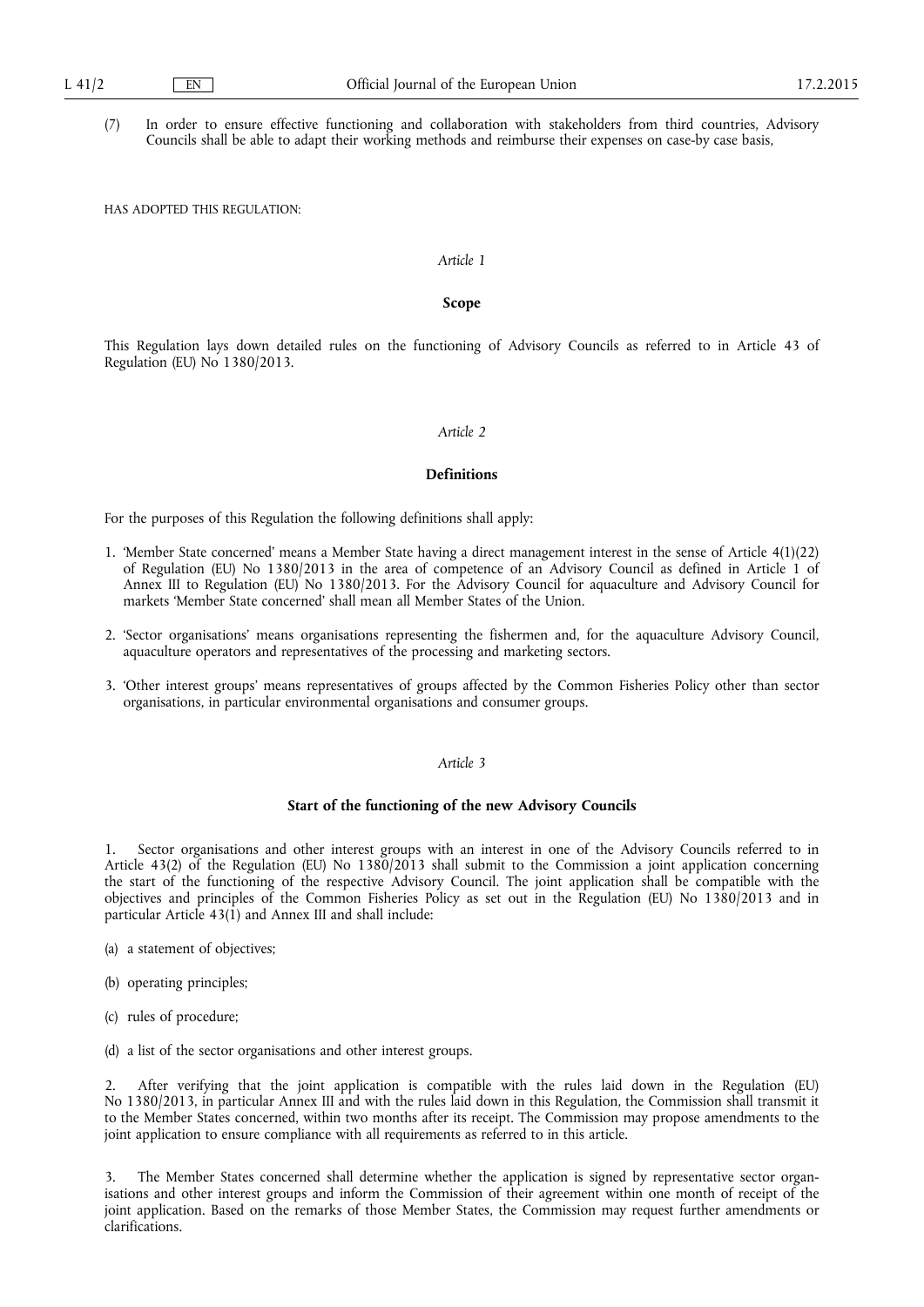4. The Commission shall publish in the C series of the *Official Journal of the European Union* a communication regarding the start of functioning of each new Advisory Council. It shall not publish that information until all requirements referred to in paragraph 1 above are satisfied. The Advisory Council starts functioning on the date indicated in the communication, which may not be earlier than the date on which the communication is published.

#### *Article 4*

#### **Structure and organisation of the Advisory Councils**

1. In addition to the provisions of Article 43(1), Article 45(1) to (3) and Annex III of Regulations (EU) No 1380/2013, the Advisory Councils' structure and organisation shall comply with paragraphs 2 to 6 of this Article.

- 2. The general assembly of an Advisory Council shall:
- (a) adopt the rules of procedure of the Advisory Council;
- (b) meet at least once a year to approve the annual report, the annual strategic plan and the annual budget of the Advisory Council.

The general assembly shall appoint an executive committee of up to 25 members. After consultation of the Commission, the general assembly may decide to appoint an executive committee of up to 30 members to ensure appropriate representation of small-scale fleets.

4. The general assembly shall ensure equitable membership fees, which enable balanced and wide representation of all stakeholders taking into account their financial capacity.

- 5. The executive committee shall:
- (a) steer and manage the tasks of the Advisory Council in accordance with Article 44(2) and (3) of Regulation (EU) No 1380/2013;
- (b) prepare the annual report, the annual strategic plan and the annual budget;
- (c) adopt recommendations and suggestions as referred to in Article 44(2) of Regulation (EU) No 1380/2013.

The general assembly and the executive committee shall ensure a balanced and wide representation of all stakeholders, with emphasis on small-scale fleets, where appropriate. The number of representatives of small-scale fleets should reflect the share of small scale fleets within the fishing sector of the Member States concerned.

## *Article 5*

#### **Working methods**

When deciding on its working methods, each Advisory Council shall seek to ensure the efficiency and full participation of all members through the use of modern IT communication means and the provision of interpretation and translation services.

#### *Article 6*

## **Financial contribution by Advisory Councils**

1. Each Advisory Council shall offer additional compensation to fishermen representing small-scale fleet organisations for their efficient participation to its work on top of the reimbursement of their travel and accommodation expenses. Such compensation shall be duly justified for each case.

2. When inviting observers from third countries as referred to in point (k) of paragraph 2 of Annex III of Regulation (EC) No 1380/2013, Advisory Councils may contribute to the travel and accommodation expenses of those observers under the same conditions that they apply for their members.